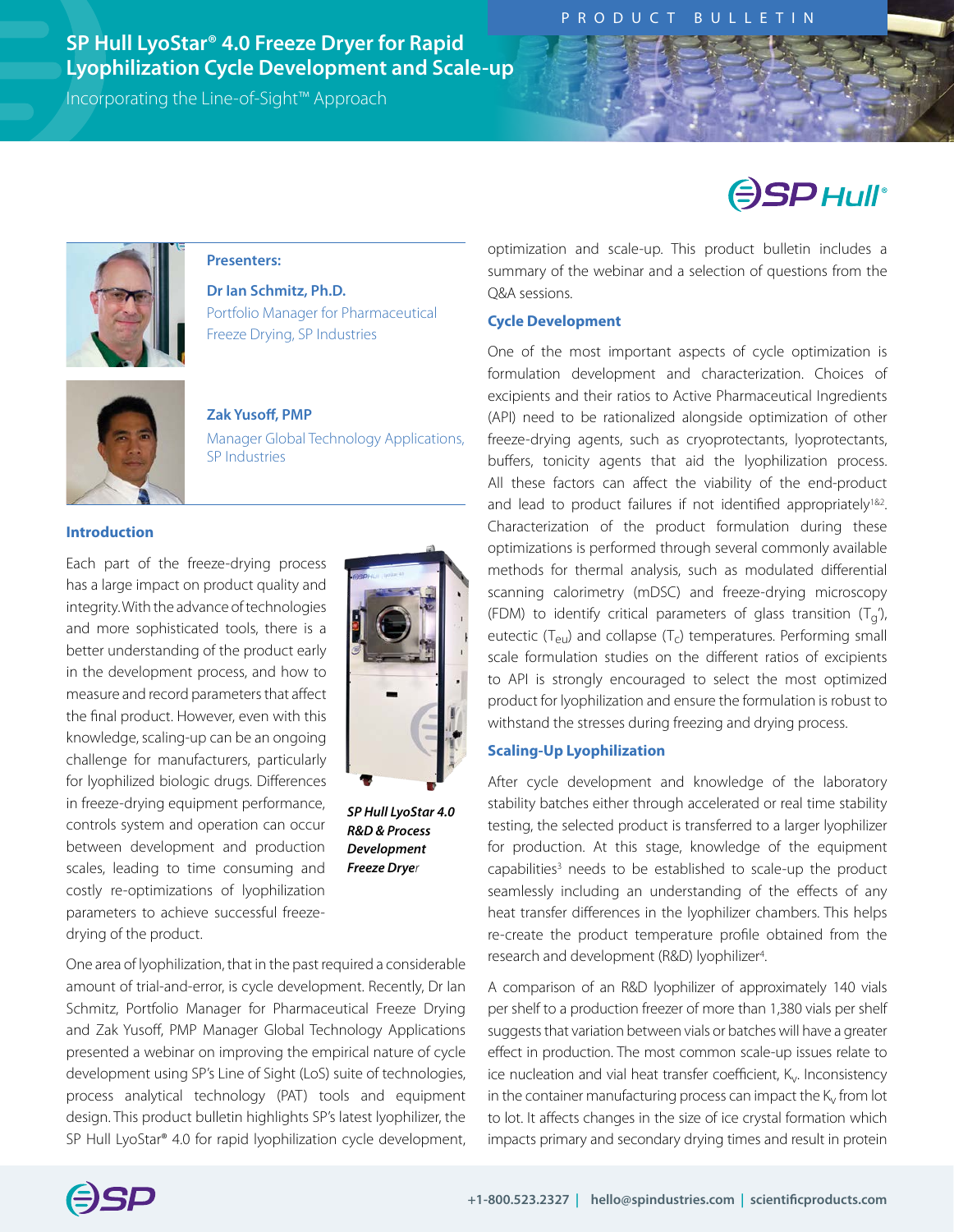aggregation which can affect long term stability. Shelf temperature variation create gradients of temperature across batches of vials and can impact product temperature.

Two key determinants of product temperature are: the  $K_v$ which is measured via the sublimation rate and as a function of chamber pressure which can vary according to vial location in the lyophilizer; and product resistance  $(R<sub>n</sub>)$  which is the resistance to vapor flow through the dried product layer during primary drying and provides information about cake morphology<sup>5</sup>. In addition to the type of vial and specific formulation, the  $R<sub>p</sub>$  is also influenced by the rate of freezing and ice nucleation temperature. These parameters can be measured using PAT tools, such as the noninvasive LyoFlux\* Tunable Diode Laser Absorption Spectroscopy (TDLAS), manometric temperature measurement (MTM), and calculated using Tempris\* wireless sensors from product temperature data to make reliable comparisons when scaling-up to larger lyophilizers.

As the cost of APIs is high and complex biological APIs require special handling prior to, during and after the lyophilization process, deciding on optimal conditions that translate from smallscale to production lyophilizers can be challenging. Some level of modelling should be incorporated into the development effort and during scale-up process once the information discussed above, such as the  $K_v$  and  $R_p$  are determined experimentally, or using the PAT tools as mentioned. There are several modelling algorithms, such as LyoCalculator (a development version of Dr. Pikal's Excel file), LyoPRONTO (Purdue University, USA) or LyoModelling Calculator (SP Industries/UConn) that can help calculate product temperature based on the critical parameters determined above once the  $K_v$  and  $R_p$  are known or estimated. The goal of the transfer is to maintain the product temperature profile obtained during the development process in the receiving lyophilizer. Maintaining the thermal profile is critical to a successful scale-up and transfer.

#### **Line of Sight™ (LoS) Approach to Development and Scale-Up**

Recognizing the inherent challenges of scale-up, SP has created LoS which consists of a suite of technologies, PAT tools, and equipment design that enables the user to develop a freezedried product in R&D and seamlessly **[scale it up to commercial](https://sp-lineofsight.com/) [manufacturing](https://sp-lineofsight.com/)**. It utilizes SP's range of scalable technologies and equipment that create a data-rich environment across all scales of freeze-drying systems (Figure 1). This also facilitates greater control and understanding of the freezing process which creates an expanded design space with defined sets of operating variables needed to maintain batch consistency.

Efficient scaling up of production requires mimicking of the product temperature profile between development stages supported by stability data, providing true batch average values of product temperatures, qualifying equipment capabilities as part of the performance qualification, and determining accurate and reliable critical parameters, such as  $K_v$  and  $R_p$ .



*Figure 1: Lyophilization Scale-up From Formulation to Full Commercialization*

There are four main technologies that are embedded in the LoS equipment that facilitate the attainment of these goals providing an accurate comparison between all scales of manufacturing from tens to thousands of vials:

- 1. **LyoFlux\* TDLAS** gives an accurate measurement of vapor mass flow
- 2. **Tempris\* wireless sensors** monitor product temperature using the same probe for R&D as for large scale lyophilization
- 3. **ControLyo® Nucleation Technology** gives precise control over ice nucleation within the whole batch of samples and across different stages of production
- 4. **SMART™ Freeze-Drying Technology** MTM primary drying optimization determines cake resistance, vapor pressure and temperature at the ice interface

#### **LyoFlux\* TDLAS**

Efficient use of a lyophilizer is one of the most important aspects of lyophilization and LyoFlux\* provides many features that can contribute to a reduction in down-time to days rather than weeks. Its non-invasive sensor measures water vapor concentration and flow velocity from which the product temperature  $(T_p)$  can be derived at the ice interface for a specific formulation. From these measurements, process design space parameters, such as  $K_v$ and  $R<sub>p</sub>$  can be calculated based on the mass and heat transfer

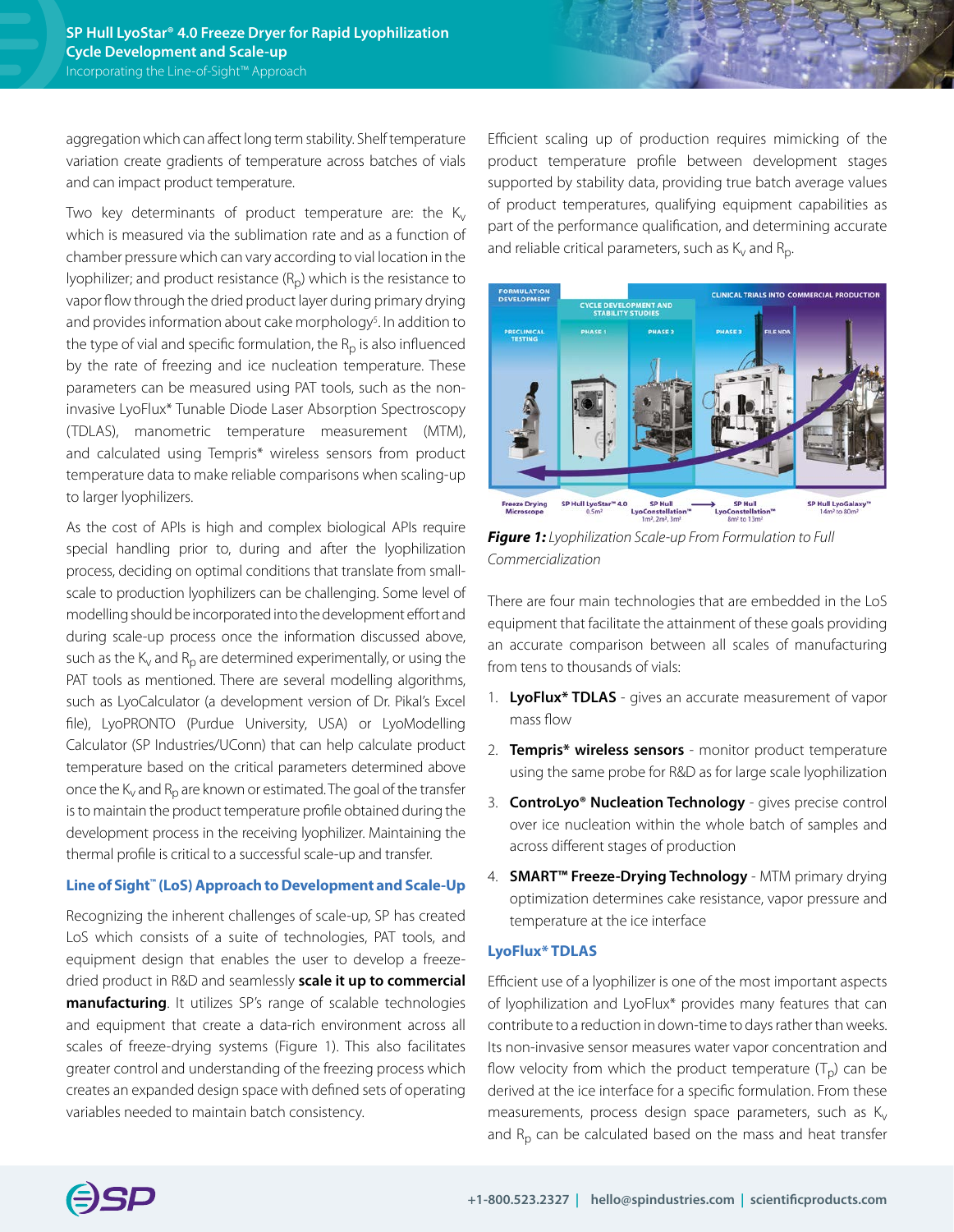equations at steady state for a specific product in one experiment as opposed to the traditional multiple runs. In addition, TDLAS considers all vials to provide accurate batch representation further saving time on individual vial measurements throughout the chamber.

#### **ControLyo® Nucleation Technology**

The degree of supercooling is a challenge when scaling up lyophilization as it is difficult to keep this constant between lyophilizers due to the controlled particulate level in an aseptic environment, such as in Grade A or ISO 5 clean rooms classification. ControLyo® technology utilizes an inert gas and a series of pressurization and depressurization steps for instantaneous, controlled ice nucleation in all vials in the product chamber at a higher temperature<sup>6&7</sup>. This minimizes supercooling and yields the largest possible ice crystals which lead to shorter drying times. The added advantage of ControLyo® is that it can be fitted, or retrofitted, to any freeze-dryer enabling interchangeable optimization parameters for lyophilization from early to late stages of development and commercialization. Additionally, the parameters used for the ControLyo® process can be easily quantified and validated.

#### **Tempris\* Wireless Sensors**

Traditionally, thermocouple (TC) wires have been used to measure product temperatures in freeze dryers, but these are difficult to position within vials creating unreliable data and create issues with sterility and use with automatic or semi-automatic loading system. Tempris\* sensors enable wireless real-time temperature measurements across all scales of lyophilization. With no trailing wires, they are more stable and allow for better positioning in the vial.

#### **SMART™ Freeze-Drying Technology**

SMART™ freeze-drying technology is a patented PAT tool using the manometric temperature measurement (MTM) technique to determine information, such as freeze-dried cake resistance, vapor pressure and product temperature at the ice interface, are some of the information you can calculate from the MTM measurement. This technology has been shown to save precious development time by replacing the empirical nature of the traditional trial-and-error approach to cycle development.

#### **SP Hull LyoStar® 4.0 Freeze Dryer**

# The **[LyoStar 4.0 is a R&D and process development lyophilizer](https://www.spscientific.com/LyoStar4/)**

ideal for rapid lyophilization cycle development, optimization and scale-up. It is an updated version of the LyoStar 3 that is designed to mimic a full-scale production lyophilizer so that it can support rapid scale-up and enhance speed to market of biopharmaceutical products. It includes the PAT tools discussed above augmenting SP's Line of Sight™ suite of technologies. This enables highly accurate data to be collated for product and process understanding which is critical for scale-up and product life cycle management.

#### **New Enhanced Features of SP Hull LyoStar 4.0**

# **1. Greater Environmental Impact**

**•** One enhancement of LyoStar 4.0 is using compliant refrigerant R449A that lowers the Global Warming Potential (GWP) compared to R404A that is used in the LyoStar 3. However, it runs slightly warmer than R404A, so this needed to be considered when designing the LyoStar 4.0. To alleviate this, an additional fan has been added to remove the warmer air from the heating coil and an additional set of coils to dissipate the heat. Due to high GWP for the R404A refrigerant, the cost of ownership of the LyoStar 3 will increase because of market availability and future sourcing.

# **2. Standardized Configuration**

- **•** All LyoStar 4.0 units have been standardized geometrically to configure to any cleanroom/isolator. This will facilitate easy adaption to any configuration selected by the customer whether it is a standalone unit, cleanroom design, or interface with an isolator.
- **•** The LyoStar 4.0 is only available with a pressurized chamber. This allows ControLyo® to be installed onto any lyophilizer. Whereas the LyoStar 3 is available with either pressurized or nonpressurized product chambers, this has now been standardized
- **•** Shelf distance is now standardized and is comparable to the SPHull LyoConstellation lyophilizer series (S10–S30) to augment transfer between units during product development
- **•** Standardized equipment and components help to improve the availability of service parts which shortens lead times and routine maintenance.

#### **3. Flexibility for Customers**

**•** Technologies can now be added to every unit either at purchase or later so that the customer doesn't need to make the decision at the time of purchase. This is designed as a "plug and play" concept whereby the units can be upgraded easily in the field.

#### **4. User Benefits**

An elevated vacuum pump has increased accessibility for easier routine maintenance

**•** Noise levels of the lyophilizer have been reduced to a maximum of 70 – 75 dBa

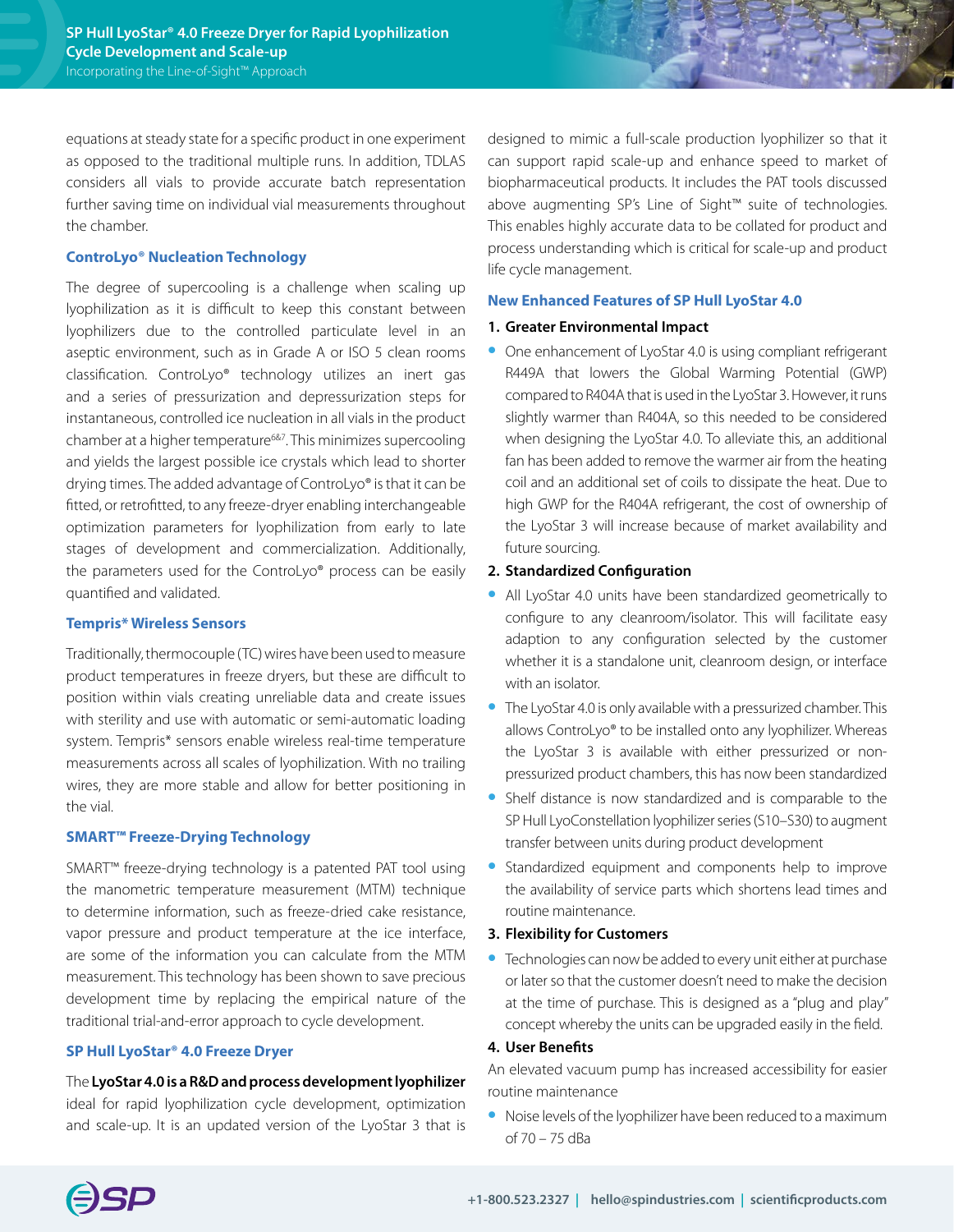- **•** Emergency off (EMO) switch has been applied to the front and back of the units so that the power can be turned off immediately in case of any emergency
- **•** The LyoS™ 2.0 software now runs on the Windows10 operating system with a GE iFix version 6.1 and the latest Allen Bradley PLC to enable updates more easily. The software is fully compatible with all SP's instrumentation and is 21 CFR Part 11 capable

All these additional features discussed above are provided including the standard lyophilizer unit components listed in Box 1.



*Figure 2: Performance Comparison of LyoStar 3 and LyoStar 4.0 Lyophilizers*



**Figure 3:** *: Comparison of MTM-T<sub>p</sub> and MTM-R<sub>p</sub> for 5% Sucrose in 20 mL Tubing Vial in LyoStar 3 and LyoStar 4.0*

Comparing chamber pressure and shelf temperatures between the LyoStar 3 and 4.0 revealed identical performances for shelf temperature control at the shelf inlet and shelf monitoring at the outlet, and vacuum control (Figure 2). Exploring this further with a 5% sucrose formulation and measuring various critical parameters using SMART™-MTM, there were no reported differences in performance between the LyoStar 3 and 4.0 (Figure 3). This further confirms that changes made in the LyoStar 4.0 do not impact performance, ideal for LyoStar 3 users who have developed their products in a LyoStar 3 lyophilizers.

# **Conclusion**

It is important to understand much of the basic information required for cycle development and incorporate them into your product's development from the initial research stages to large scale manufacturing.

Where possible, integrating the latest technologies and PAT tools with a data driven approach benefits the accuracy and reliability of the freeze-drying process, creates robust cycles, and a better understanding of product and process for product life cycle management. This also reduces the time required for reoptimization when scaling-up production.

The upgrades of instrumentation within the LoS suite, including the launch of LyoStar 4.0 and the LyoConstellation series for production manufacturing, continue to form part of SP's full line capabilities. SP can provide equipment for the entire vial journey from vial washing to filling, lyophilizing (if required) to packaging and transporting of the final process activities (Figure 4).



*Figure 4: Modular or Integrated Full Fill-Finish Aseptic Processing Equipment*

LyoFlux\* is a registered trademark of Physical Sciences Inc., Andover, MA, USA and used by permission

Tempris\* is a registered trademark of iQ-mobil solutions GmbH, Holzkirchen, Germany and used by permission

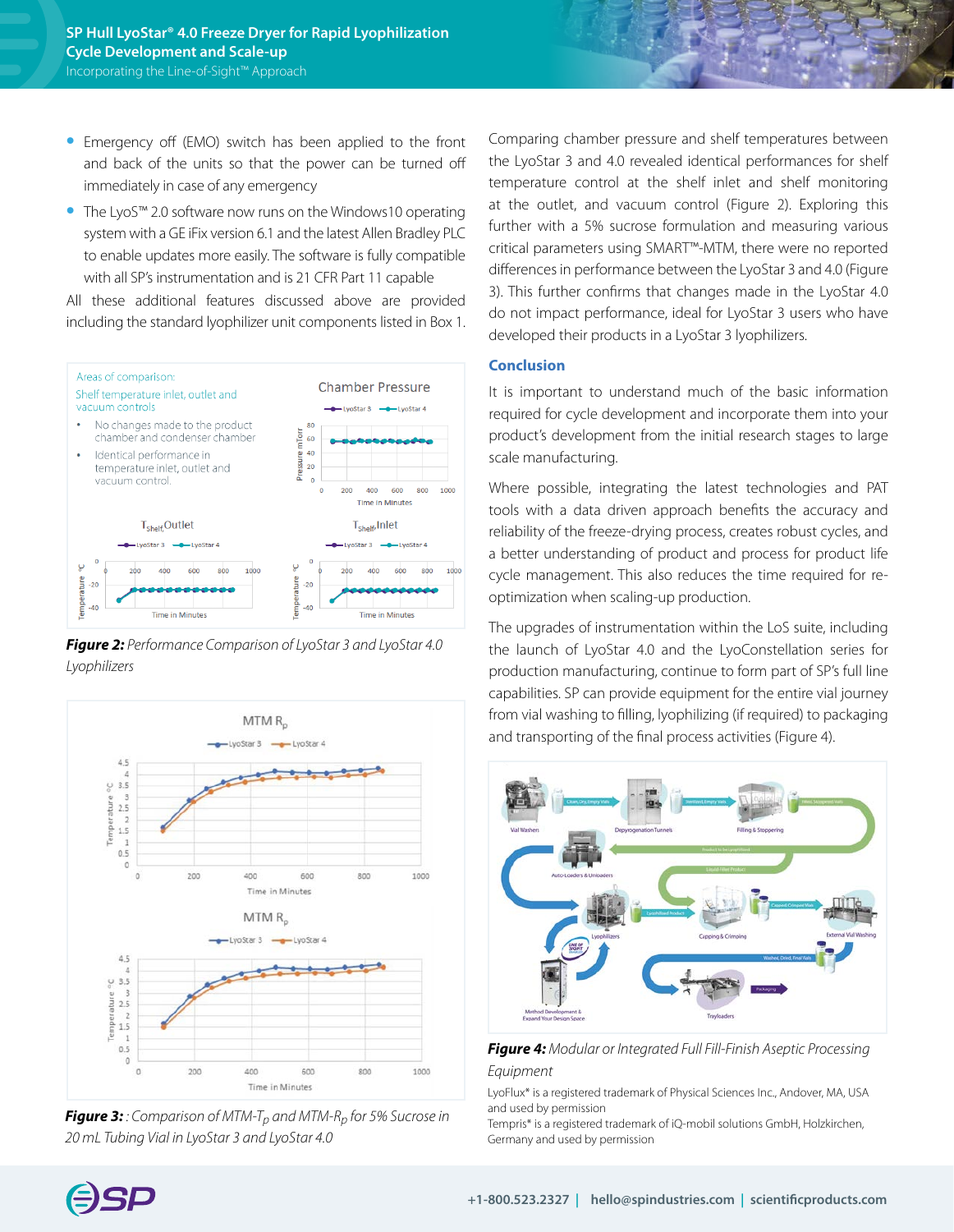#### **References**

- 1. Interplay of Formulation Components on Excipient Functionality During Lyophilization Dr. Bhushan Munjal, Ph.D. February 2021 https://www.spscientific.com/Webinars/Archives/
- 2. Buffer and Excipient Selections Dos and Don'ts for Rapid Throughput Formulation Development Dr. Jeff Schwegman, Ph.D. September 2020 - https://www.spscientific.com/Webinars/Archives/
- 3. Equipment Capability of Freeze Dryers and Its Relevance to the Graphical Design Space for Primary Drying Dr. Jayasree Srinivasan, Ph.D. September 2019 - https://www.spscientific.com/Webinars/Archives/
- 4. https://www.europeanpharmaceuticalreview.com/article/1263/lyophilization-cycle-robustness-and-process-tolerances-transferand-scale-up/ - Serguei Tchessalov, & Nicholas Warne, 19 June 2008
- 5. Factors that Influence Product Resistance and Methods to Measure Product Resistance Dr. Robin Bogner, Ph.D. March 2020 https://www.spscientific.com/Webinars/Archives/
- 6. Investing in the future of freeze-drying for biologic drugs Zak Yusoff. As first published in Spinco Cutting Edge December 2018
- 7. Adoption of Controlled Ice Nucleation Technology, ControLyo® From R&D to Commercial Manufacturing Ian Whitehall, SP Industries. March 2020 - [https://www.spscientific.com/uploadedFiles/PPC\\_Pages/SP%20Scientific%20Freeze%20Drying%20](https://www.spscientific.com/uploadedFiles/PPC_Pages/SP%20Scientific%20Freeze%20Drying%20White%20Paper%20FINAL%20Mar20.pdf) [White%20Paper%20FINAL%20Mar20.pdf](https://www.spscientific.com/uploadedFiles/PPC_Pages/SP%20Scientific%20Freeze%20Drying%20White%20Paper%20FINAL%20Mar20.pdf)

#### **Box 1: Standard Features of all SP Hull LyoStar 4.0 Lyophilizers**

- **•** SMART™-MTM and Auto-MTM technology incorporated into all lyophilizers
- **•** All lyophilizers are ControLyo® ready
- **•** Low Global Warming Potential (GWP) refrigerant
- **•** Cascade refrigeration enables a shelf temperature as low as -70°C and condenser temperature of -85°C
- **•** Capacitance manometer & Pirani vacuum gauges in product chamber for accurate endpoint detection
- **•** Capacitance manometer in condenser chamber facilitates lyophilizer troubleshooting
- 16 thermocouples, stoppering and pneumatic isolation valve
- **•** Compatible technologies including LyoFlux\* and Tempris\*
- **•** One click printing of batch reports in PDF format
- **•** Simple to install shelf latching kits to increase shelf inter-distant for larger vials